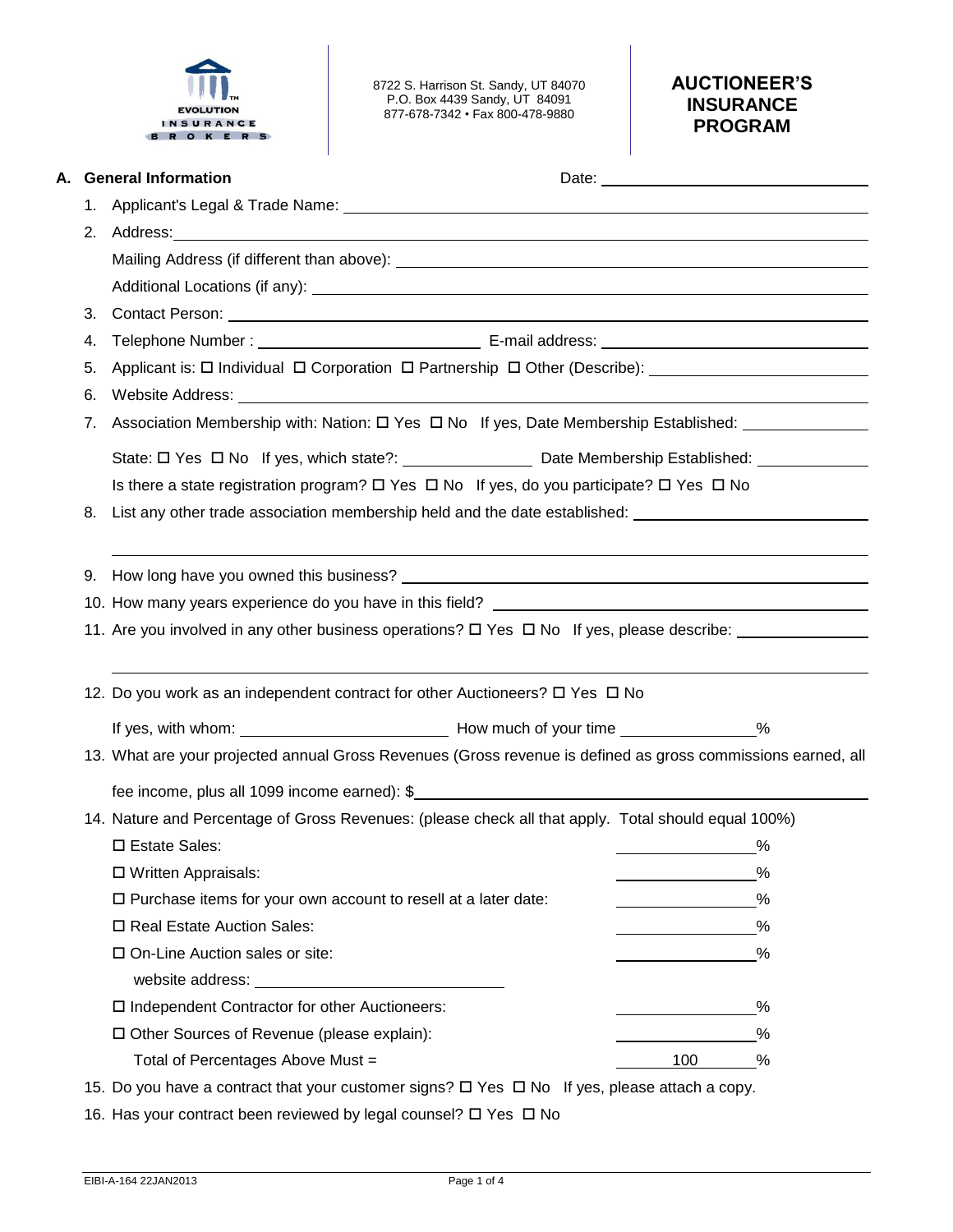If yes, firms name:

If yes, do you assume liability, indemnify, or agree to hold such parties harmless?  $\Box$  Yes  $\Box$  No

17. Do you do real estate auctions?  $\Box$  Yes  $\Box$  No

If yes, are you a licensed real estate agent?  $\Box$  Yes  $\Box$  No

If yes, what states are you licensed in? \_\_\_\_\_\_\_\_\_ Where do you do real estate business? \_\_\_\_\_\_\_\_\_\_\_\_\_\_\_\_\_\_\_\_ If you do real estate auctions, do you have a separate real estate E&O Policy?  $\Box$  Yes  $\Box$  No If yes, with whom? and what limits \$ / \$

- 18. Do you have employees?  $\Box$  Yes  $\Box$  No If yes, number of employees?
- 19. Do you hire Independent Contractors?  $\Box$  Yes  $\Box$  No If yes, number of Independent Contractors? If yes, are they a business with insurance or 1099'd individuals without insurance, or both?

## (**If the Independent Contractor is a business that carries insurance, you must be listed as an Additional Insured on their policy, evidenced by a current Certificate of Insurance**.)

- 20. Are you ever required to name another party as an Additional Insured under your policy?  $\Box$  Yes  $\Box$  No If yes, please describe (i.e. landlord; lessor of building or other facility; lessor of equipment, etc.):
- 21. List any professional/occupational licenses held (by owners/employees):
- 22. Do you conduct online auctions?  $\Box$  Yes  $\Box$  No If yes, please describe:
- 23. Do you own or lease your own auction facility?  $\Box$  Own  $\Box$  Lease:

Is it insured for Premises Liability?  $\Box$  Yes  $\Box$  No If yes, name of insurance company:  $\Box$ 

24. Please provide a detailed description of business activities (specifically, and by location):

## **B. Auction Information**

1. Identify the type of auctions by percentage:

|    | <b>Agricultural Machinery:</b><br>& Equipment                                                            | $\%$                                         | Commercial & Industrial<br><b>Real Estate</b>                                                     | %                    |
|----|----------------------------------------------------------------------------------------------------------|----------------------------------------------|---------------------------------------------------------------------------------------------------|----------------------|
|    | Automobiles:                                                                                             | %                                            | Art, Antiques & Collectibles                                                                      | %                    |
|    | <b>Residential Real Estate:</b>                                                                          | %                                            | Personal Property:                                                                                | %                    |
|    | Commercial and Industrial<br>Machinery and Equipment:                                                    | %                                            | Land and Agricultural<br><b>Real Estate:</b>                                                      | %                    |
|    | Benefit/Charity:                                                                                         | $\%$                                         | Intellectual Property:                                                                            | %                    |
|    | Livestock:                                                                                               | $\%$                                         | Other:                                                                                            | %                    |
| 2. |                                                                                                          |                                              | Does the applicant generally allow consumers an opportunity to preview property prior to auction? | $\Box$ Yes $\Box$ No |
| 3. | Does the applicant provide any written guarantee relating to authenticity or condition of property being |                                              |                                                                                                   |                      |
| 4. | auctioned?<br>Does the applicant auction property owned by the applicant?                                | $\Box$ Yes $\Box$ No<br>$\Box$ Yes $\Box$ No |                                                                                                   |                      |
|    |                                                                                                          |                                              |                                                                                                   |                      |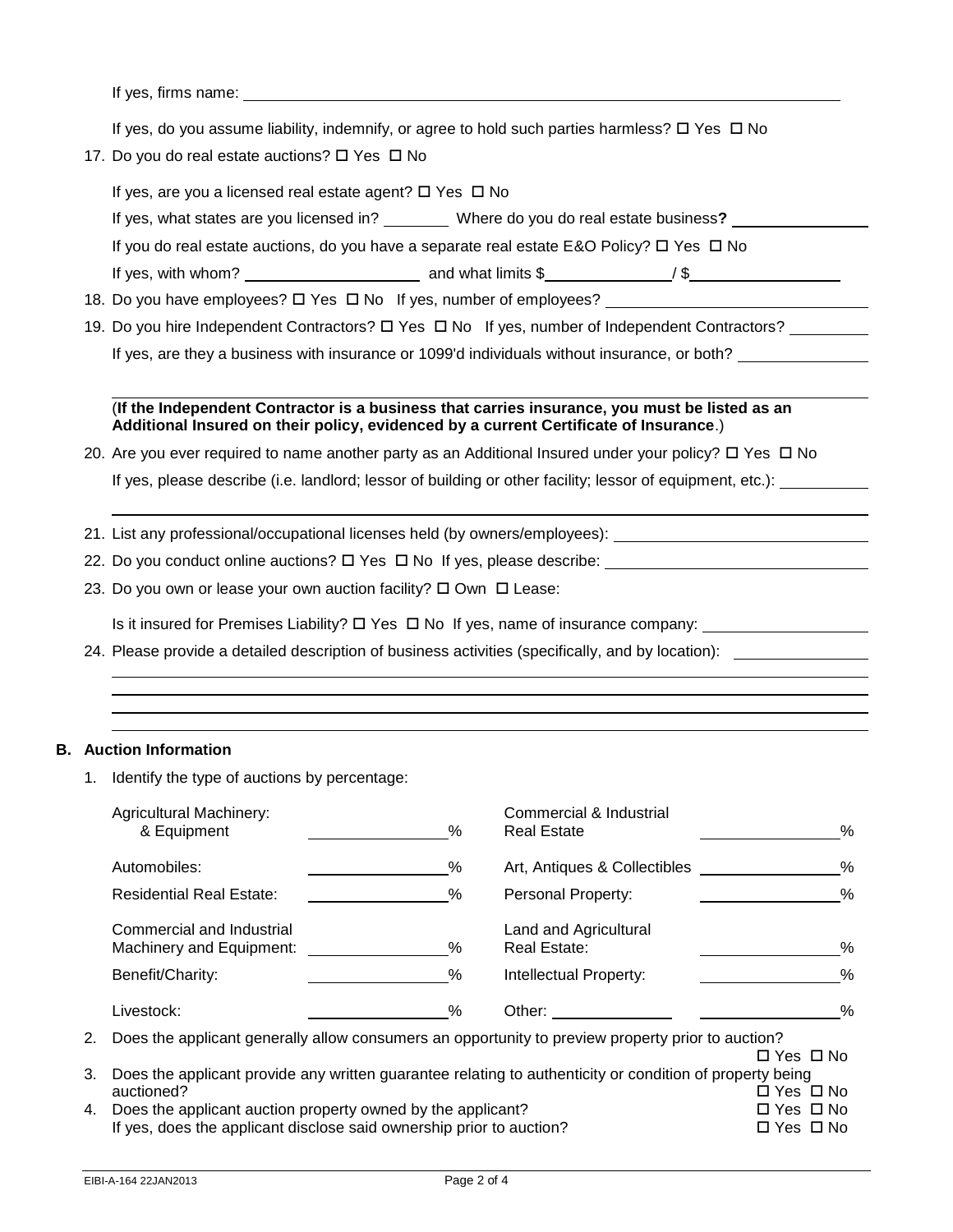5. Is the applicant controlled, owned, or associated with any other firm, corporation, or company, other than as stated above? Yes No

If yes, please give details:

#### **C. Insurance Coverage Information**

1. Current Policy Information:

Please list all current Property and Casualty Insurance coverage

If None, check here:

| Coverage | <b>Policy Period</b> | Limits | Premium | <b>Deductible</b> | <b>Insurer</b> |
|----------|----------------------|--------|---------|-------------------|----------------|
|          |                      |        |         |                   |                |
|          |                      |        |         |                   |                |

2. Has the Applicant ever had an E&O claim?  $\Box$  Yes  $\Box$  Yes  $\Box$  No

- 3. Attach a five year loss/claims history, including details. (REQUIRED)
- 4. Have you had any incident, event, occurrence, loss, or Wrongful Act which might give rise to a Claim covered

by this Policy, prior to the inception of this Policy? <br>
D Yes  $\Box$  No

If yes, please explain:

5. Has the Applicant, or anyone on the Applicant's behalf, attempted to place this risk in standard markets? □ Yes □ No

6. If the standard markets are declining placement, please explain why:

7. Who is your current E&O insurance carrier (or your last if no current provider)?

State Notices: The following notices are required by the Insurance Department of the indicated states.

**NOTICE TO NEW YORK APPLICANTS:** ANY PERSON WHO KNOWINGLY AND WITH INTENT TO DEFRAUD ANY INSURANCE COMPANY OR OTHER PERSON, FILES AN APPLICATION FOR INSURANCE CONTAINING ANY FALSE INFORMATION, OR CONCEALS FOR THE PURPOSE OF MISLEADING, INFORMATION CONCERNING ANY FACT MATERIAL THERETO, COMMITS A FRAUDULENT INSURANCE ACT WHICH IS A CRIME. (Note: This notice is required by New York insurance regulations, but may also be a crime in other states.)

**NOTICE TO TENNESSEE APPLICANTS:** IT IS A CRIME TO KNOWINGLY PROVIDE FALSE, INCOMPLETE OR MISLEADING INFORMATION TO AN INSURANCE COMPANY FOR THE PURPOSE OF DEFRAUDING THE COMPANY. PENALTIES INCLUDE IMPRISONMENT, FINES AND DENIAL OF INSURANCE BENEFITS.

**NOTICE TO FLORIDA APPLICANTS:** ANY PERSON WHO KNOWINGLY AND WITH INTENT TO INJURE, DEFRAUD, OR DECEIVE ANY INSURER, FILES A STATEMENT OF CLAIM OR AN APPLICATION CONTAINING ANY FALSE, INCOMPLETE OR MISLEADING INFORMATION IS GUILTY OF A FELONY OF THE THIRD DEGREE.

**Note:** No coverage will be effective until a completed application and premium have been received and accepted by the Insurer.